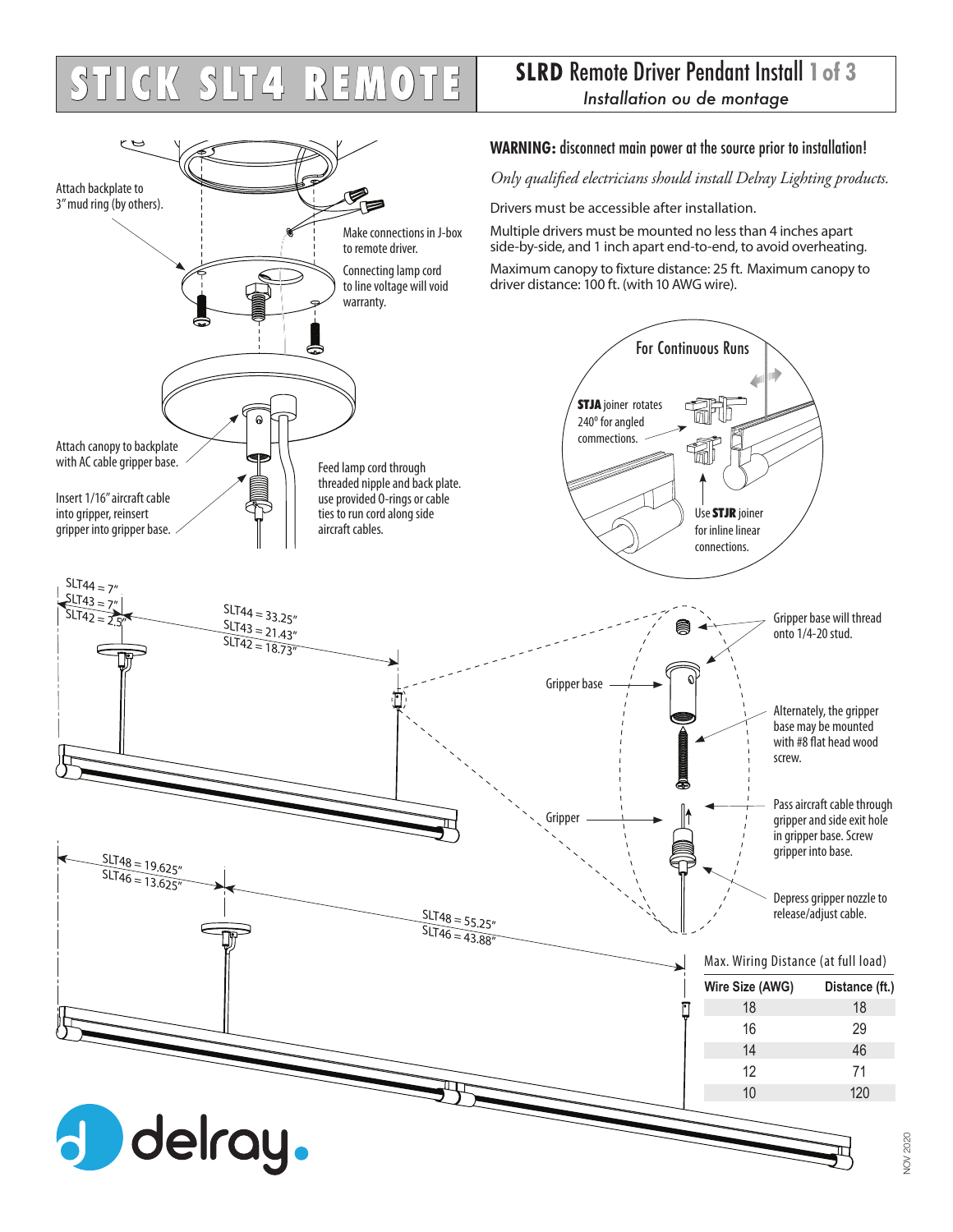

Bar hangers (included) may be used for suspended ceiling mount (or removed if not needed).

관심 的<br>图 Ô 7"

the enclosure.

# $00000$ 9.622" 27"

## **SLT4 REMOTE SLRD** Remote Driver Pendant Install 2 of 3

### **WARNING:** disconnect main power at the source prior to installation!

*Only qualified electricians should install Delray Lighting products.*

Drivers must be accessible after installation.

Multiple drivers must be mounted no less than 4 inches apart side-by-side, and 1 inch apart end-to-end, to avoid overheating.

Maximum canopy to fixture distance: 25 ft. Maximum canopy to driver distance: 100 ft. (with 10 AWG wire).



#### Max. Wiring Distance (at full load)

| Wire Size (AWG) | Distance (ft.) |
|-----------------|----------------|
| 18              | 18             |
| 16              | 29             |
| 14              | 46             |
| 12              | 71             |
| 10              | 120            |

### **Emergency Battery Backup**

Optional EM driver housing is longer, with remote switch for surface mount.